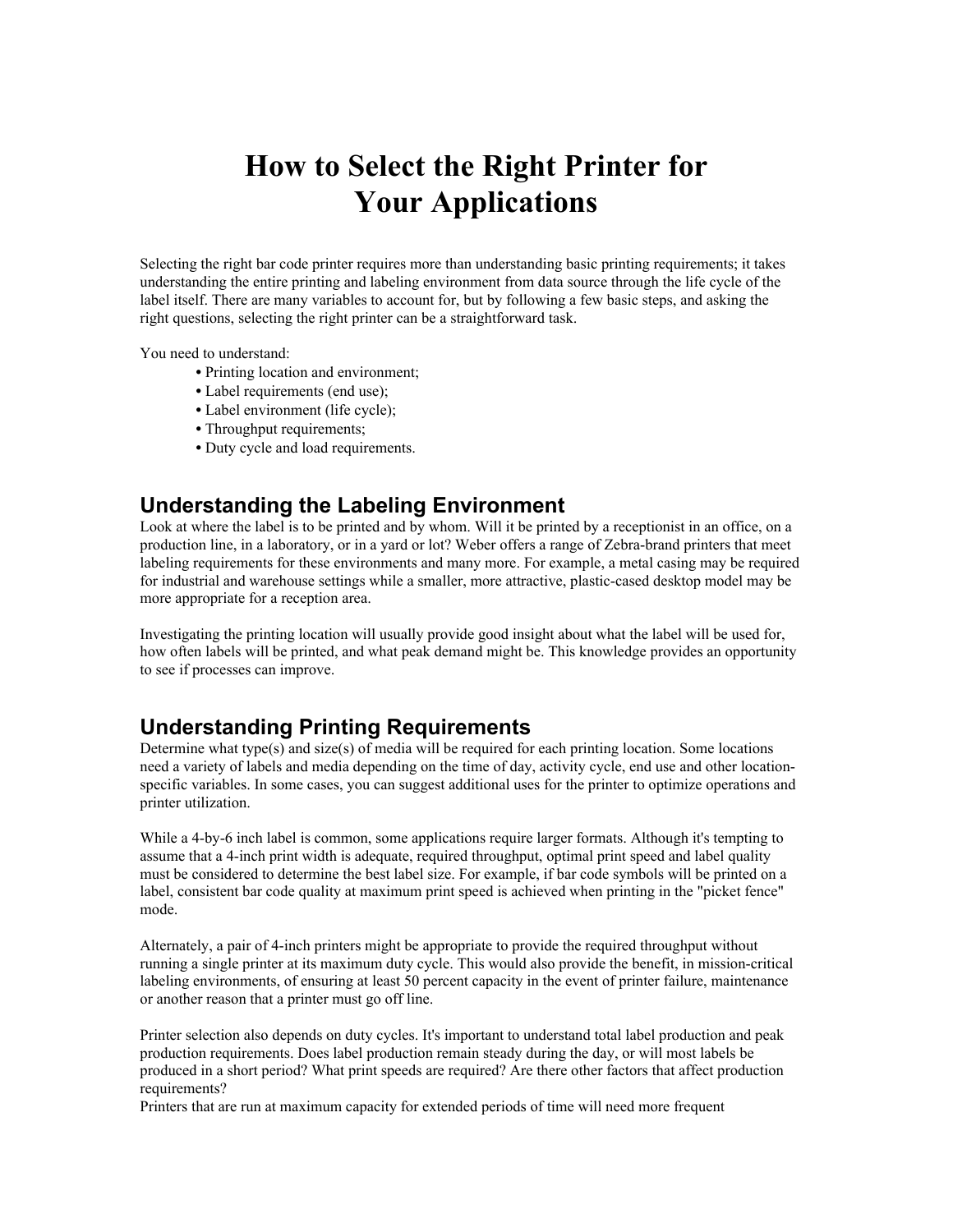maintenance and cleaning. Specifying a printer with a greater maximum capacity than is minimally required will result in longer-term satisfaction.

There are more considerations for RFID smart labels. Encoding the RFID chip adds to the total time required to print a standard shipping label with bar code and human-readable information. There is also a small failure rate among RFID inlays which will require printing a new label. If RFID is to be included, now or in the future, this additional time and reprinting must be factored into throughput rates.

### **Understanding Label Life Cycle Requirements**

Today's direct thermal media is more durable and less heat-sensitive than previous direct thermal media, but long-term durability usually requires thermal transfer media. Media selection is a separate topic but is one that must be included in selecting the appropriate printer. For long-term performance, it is important for the printer to be matched with the right media.

### **Understanding the Data and Format Environment**

When you need to print labels, the data to be printed must come from some source. Printers can be connected to wired or secure wireless LANs or run directly from a PC, controller or other data source. Numerous interface ports and software solutions are offered for connectivity with different IT systems and applications. Determine the current and potential connectivity requirements to ensure the printer is compatible.

Label designs normally are generated externally with a label printing software program (like Weber's Legitronic® package) or with sufficient printer memory, invoked from stored formats, resident or downloaded images, files, designs and fonts. Evaluate the benefits of using a label printing software program versus storing individual label designs on printers.

Labels can be output directly from Windows®, SAP® , Oracle®, and other applications using XML and other integration resources, which provides flexibility not only in current applications but for future requirements as well. This flexibility also means that the label can be designed or populated with data in

one location and actually printed in a different physical location—even in a different country. Label designs and printers can be managed remotely from a single location to meet specific application needs.

### **Understanding the Corporate Environment**

It's also important to understand future plans even if they aren't completely clear. With increasing requirements from end customers for RFID labeling, companies purchasing printers today should consider whether one or more should be a field-upgradeable RFID Ready printer to efficiently meet future demands.

Whether or not RFID will be required, most companies plan on growth. Make sure that the specified printer has sufficient capacity over its life expectancy to handle reasonable growth.

As you can see, specifying the right printer for a particular application involves a number of interrelated factors. The checklist below helps guide organizations through the numerous printer options to find the model and features that best meet their needs.

#### **See next page for the Top Ten Topics for Specifying a Printer**